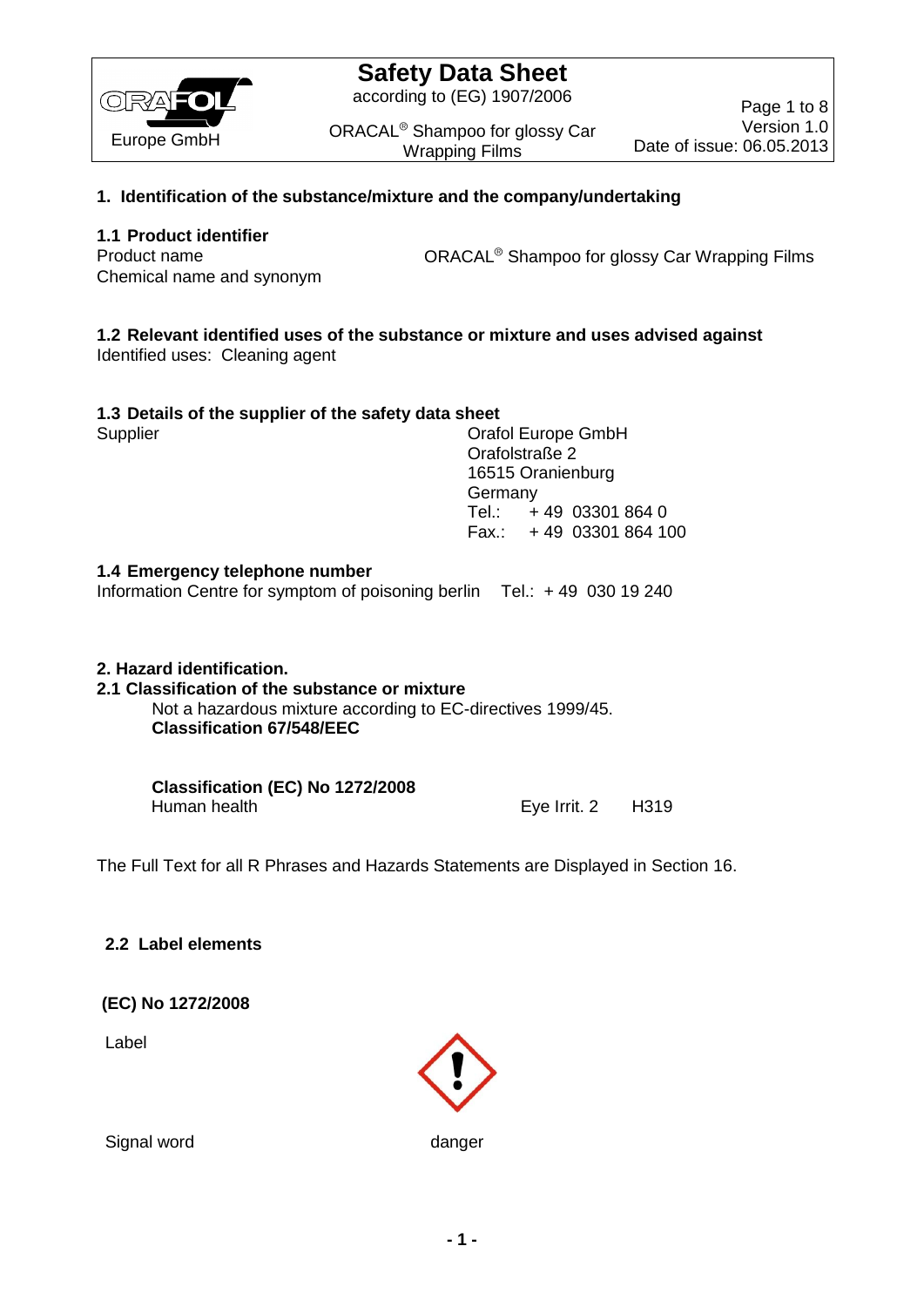| RANIOL                                        | <b>Safety Data Sheet</b><br>according to (EG) 1907/2006                                                                                | Page 2 to 8                              |
|-----------------------------------------------|----------------------------------------------------------------------------------------------------------------------------------------|------------------------------------------|
| Europe GmbH                                   | ORACAL <sup>®</sup> Shampoo for glossy Car<br><b>Wrapping Films</b>                                                                    | Version 1.0<br>Date of issue: 06.05.2013 |
| <b>Hazard Statements</b><br>H <sub>3</sub> 19 | Causes serious eye irritation.                                                                                                         |                                          |
| <b>Precautionary Statements</b>               |                                                                                                                                        |                                          |
| P <sub>264</sub>                              | Wash  thoroughly after handling.                                                                                                       |                                          |
| P <sub>280</sub>                              | Wear protective gloves/protective clothing/eye protection/face<br>protection.                                                          |                                          |
| P305+P351+P338                                | IF IN EYES: Rinse cautiously with water for several minutes.<br>Remove contact lenses, if present and easy to do. Continue<br>rinsing. |                                          |
| P337+P313                                     | If eye irritation persists: Get medical advice/attention.                                                                              |                                          |

### **2.3 Other hazards**

Not Classified as PBT/vPvB by current EU criteria.

### **3. Composition/Information on Ingredients**

### **3.2 Mixtures**

## Chemical Ingrediets

EU 648/2004: amphotere Tenside 5-15%, Phosphonate <5%, Flavour (Citral), Preserving Agent, (Methylisothiazolinone, Benzisothiazolinone), Colorant.

### **Hazardous Ingredients**

| Product name / CAS-No.                              | <b>Classification</b><br>67/548/EEC | <b>Classification (EC) No</b><br>1272/2008                                                   | <b>Substance</b> |
|-----------------------------------------------------|-------------------------------------|----------------------------------------------------------------------------------------------|------------------|
| Cocamidopropyl betaine (CAPB) /<br>61789-40-0       | Xi, R36, 52                         | Eye Irrit. 2, Aquatic Chronic 3,<br>H319, H412                                               | $5-15%$          |
| amine oxide / (61788-90-7)                          | Xn, Xi, N,<br>R 22,38,41,50         | Acute Tox. 4, Skin Irrit. 2, Eye<br>Dam. 1, Aquatic Acute 1,<br>H 302, H315, 318, H400       | $1 - 5%$         |
| 1,2-Benzisothiazolin-3-one/<br>$(2634 - 33 - 5)$    | Xn, Xi, N,<br>R 22,38,41,43,50      | Acute Tox. 4, Skin Irrit. 2, Eye<br>Dam. 1, Aquatic Acute 1,<br>H 302, H315, 318, H317, H400 | $< 0.01 \%$      |
| 2-Methyl-4-Isothiazolin-3-one/<br>$(2682 - 20 - 4)$ | T. C<br>R 24/25,34,43               | Acute Tox. 3, Skin Corr.1B, Skin<br>Sens. 1.<br>H301, H311, H314, H317                       | $< 0.01 \%$      |

The Full Text for all R Phrases and Hazards Statements are Displayed in Section 16.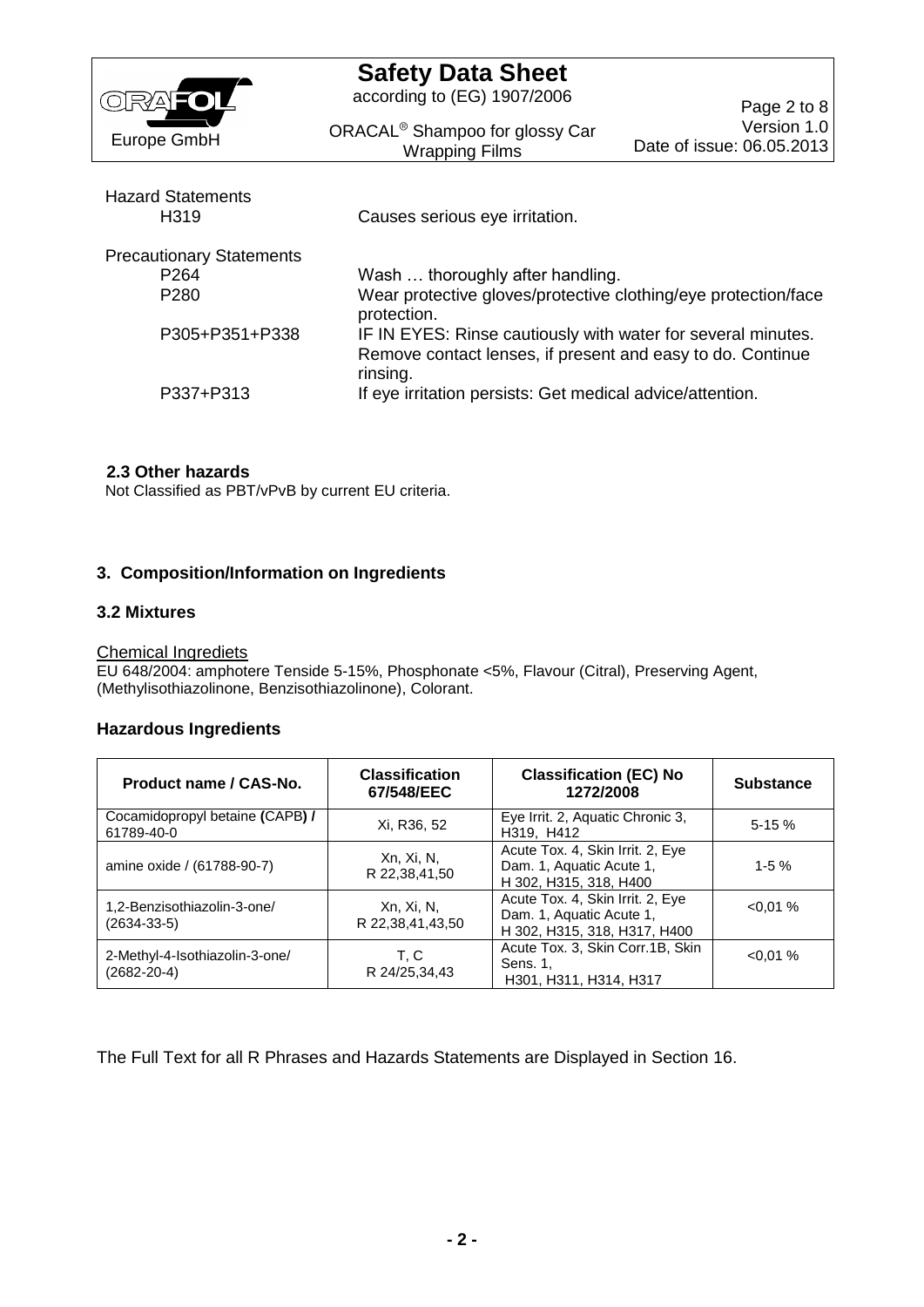

according to (EG) 1907/2006

ORACAL<sup>®</sup> Shampoo for glossy Car Wrapping Films

### **4. First aid measures 4.1 Description of first aid measures**

| Inhalation   | Not applicable.                                                                                                                                             |
|--------------|-------------------------------------------------------------------------------------------------------------------------------------------------------------|
| Ingestion    | Do not induce vomiting.<br>Rinse out the mouth with water, and then drink a plenty of water.<br>Get medical attention.                                      |
| Eye contact  | Promptly wash eyes with plenty of water or eye wash solution while lift-<br>ing the eyelids. If possible remove any contact lenses and continue to<br>wash. |
| Skin contact | Wash immediately with plenty of water.                                                                                                                      |

## **4.2 Most important symptoms and effects, both acute and delayed**

For symptoms and effects caused by contained substances and see chap 11.

## **5. Extinguishing media**

## **5.1 Extinguishing media**

**Extinguishing media** Extinction method depend on work environment. Product does not burn.

## **6. ACCIDENTAL RELEASE MEASURES**

### **6.1 Personal precautions, protective equipment and emergency procedures** Avoid contact with eyes.

### **6.2 Environmental precautions**

Dilute with plenty of water.

### **6.3 Methods and material for containment and cleaning up**

Dam and absorb spillages with suitable inert absorbent material. **Cleaning method:** little amount of spilled product dilute with plenty of water.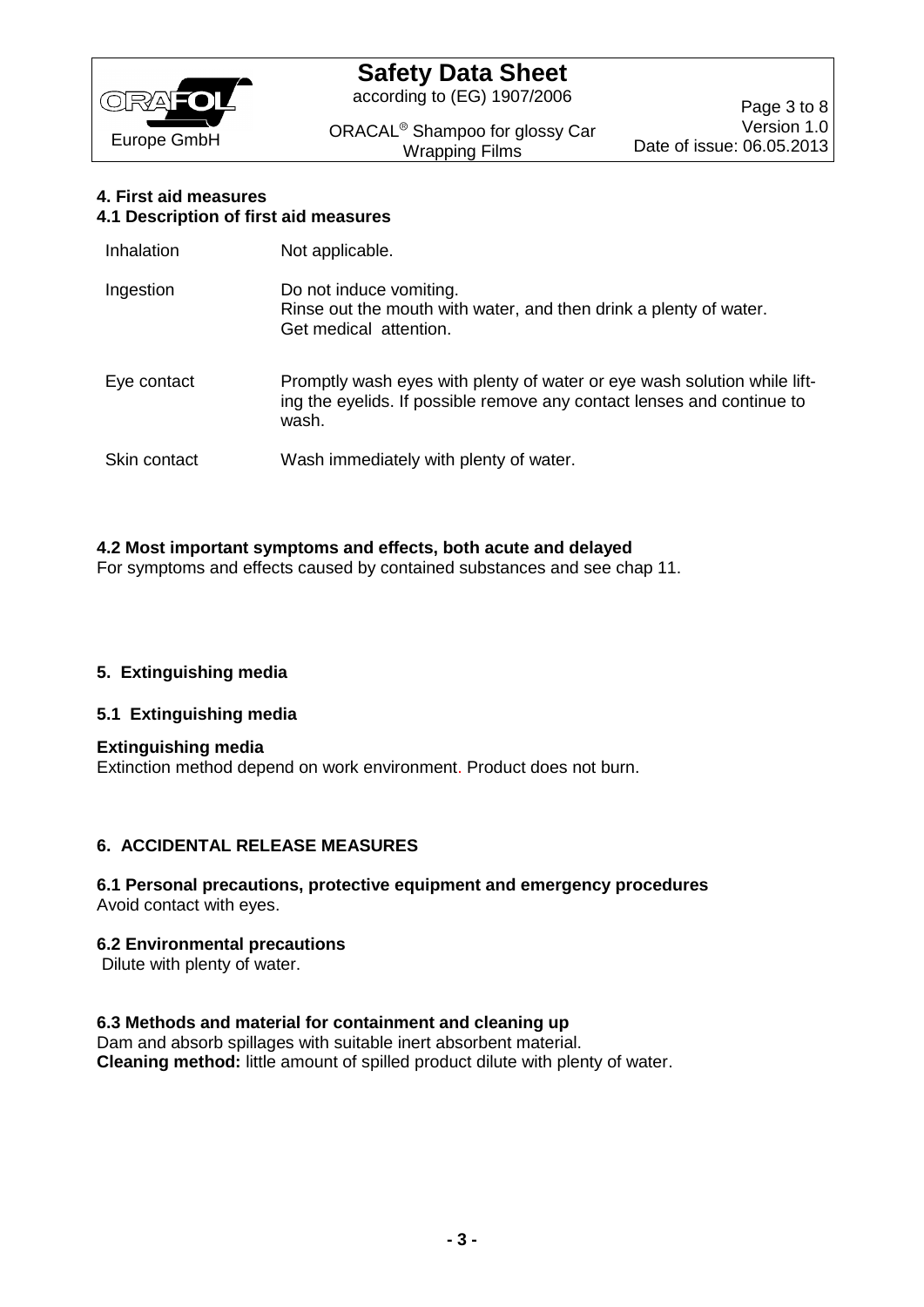

according to (EG) 1907/2006

ORACAL<sup>®</sup> Shampoo for glossy Car Wrapping Films

## **7. HANDLING AND STORAGE**

## **7.1 Precautions for safe handling**

## **7.2 Conditions for safe storage, including any incompatibilities**

Special protective measures are not necessary.

## **7.3 Specific end use(s)**

The identified uses for this product are detailed in Section 1.2.

## **8. EXPOSURE CONTROLS/PERSONAL PROTECTION**

## **8.1 Control parameters**

## **8.2 Exposure controls**

**Occupational exposure controls**

Avoid eye contact. Wash hands during breaks and at the end of the work.

## **Personal protective equipment**

**Respiratory protection**

At Normal disposal Respiratory protection is not necessary**.**

### **Hand protection**

Use chemical protection gloves when handling the product. Gloves should conform to EN 374. Penetration time depend on material and thickness of the material. The exact break through time has to be found out by the manufacturer of the Protective gloves and has to be observed. Wear suitable gloves: nitrile rubber, natural latex, chloroprene rubber.

### **Eye protection**

Avoid contact with eyes. Use safety glasses.

### **Skin protection**

Not necessary.

## **9. PHYSICAL AND CHEMICAL PROPERTIES**

### **9.1 Information on basic physical and chemical properties**

#### **Appearance**

| Form   |  |
|--------|--|
| Colour |  |
| Odour  |  |

liquid yellow clear fruity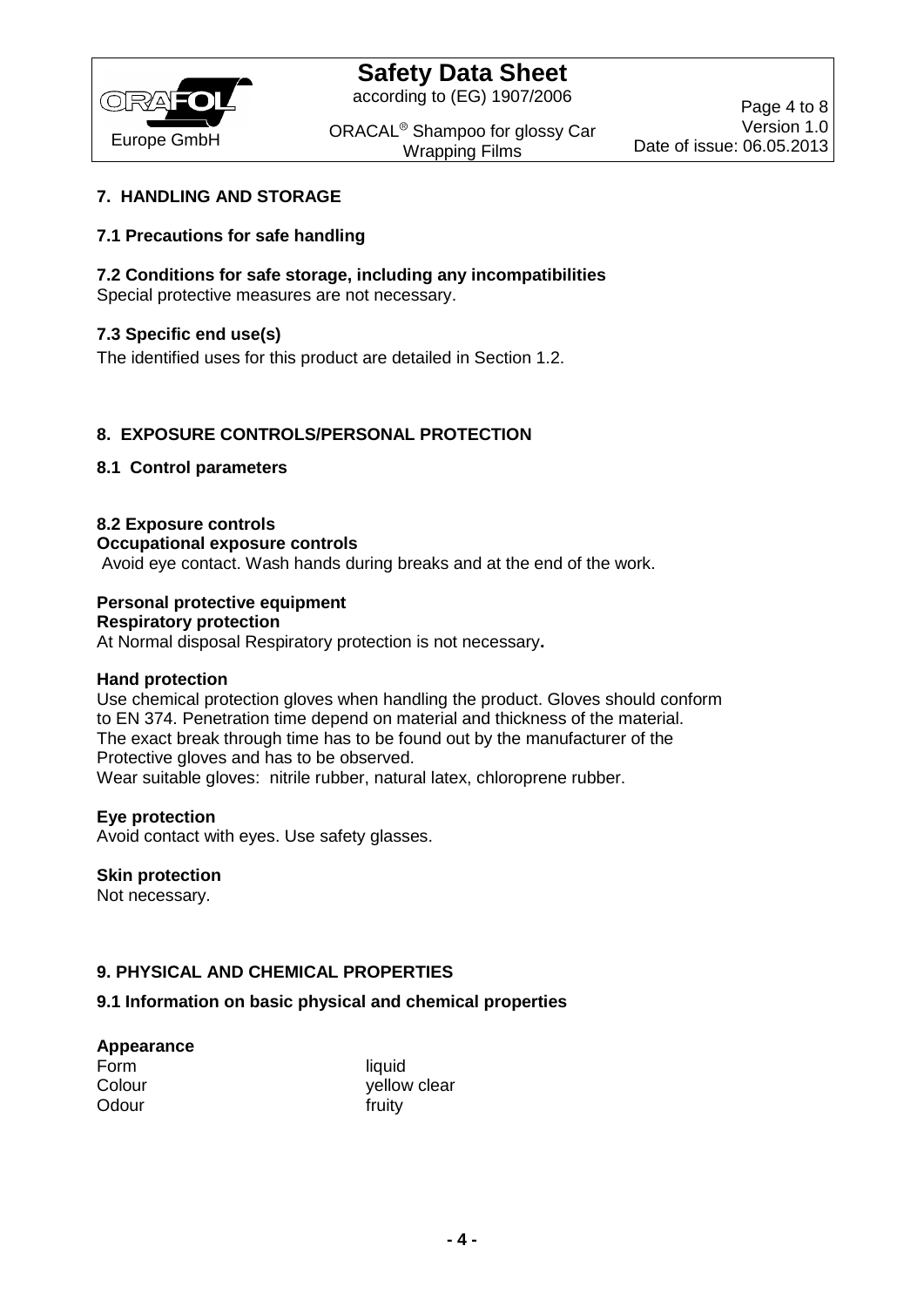

according to (EG) 1907/2006

ORACAL<sup>®</sup> Shampoo for glossy Car Wrapping Films

Page 5 to 8 Version 1.0 Date of issue: 06.05.2013

## **Safety and environmental information**

| pH value             | 6,0-8,5 $(20 °C)$                        |
|----------------------|------------------------------------------|
| Boiling point        | $100^{\circ}$ C                          |
| Melting point        | $<$ -90 $^{\circ}$ C                     |
| Freezing point       | no information available                 |
| Flash point          | not applicable                           |
| Ignition temperature | not applicable                           |
| Vapour pressure      | 23 hPa (20 °C)                           |
| Density              | 1,01 g/cm <sup>3</sup> (20 $^{\circ}$ C) |
| Solubility in water  | mixable                                  |
| <b>Viscosity</b>     | no information available                 |
| Solvent content      | $0\%$                                    |

### **9.2 Other information**

All available information about the substance has been included in section 9.1.

## **10. STABILITY AND REACTIVITY**

### **10.1 Reactivity**

### **10.2 Chemical stability**

### **10.4 Conditions to avoid**

No special danger to mention.

### **10.5 Incompatible materials**

## **11. TOXICOLOGICAL INFORMATION**

### **11.1 Information on toxicological effects Potential acute health effects Acute toxicity**

|                                            | Cocamidopropyl betaine (CAPB) / 61789-40-0 |                          |             |  |
|--------------------------------------------|--------------------------------------------|--------------------------|-------------|--|
| oral                                       | LD <sub>50</sub>                           | $>5000$ mg/kg            | Spezies rat |  |
|                                            | Amine oxide / (61788-90-7)                 |                          |             |  |
| oral                                       | LD50                                       | $>2000$ mg/kg            | Spezies rat |  |
| 1,2-Benzisothiazolin-3-one / (2634-33-5)   |                                            |                          |             |  |
| oral                                       | ATE                                        | 500 mg/kg                |             |  |
| 2-Methyl-4-Isothiazolin-3-one/ (2682-20-4) |                                            |                          |             |  |
| oral<br>dermal                             | ATE<br><b>ATE</b>                          | $100$ mg/kg<br>300 mg/kg |             |  |
|                                            |                                            |                          |             |  |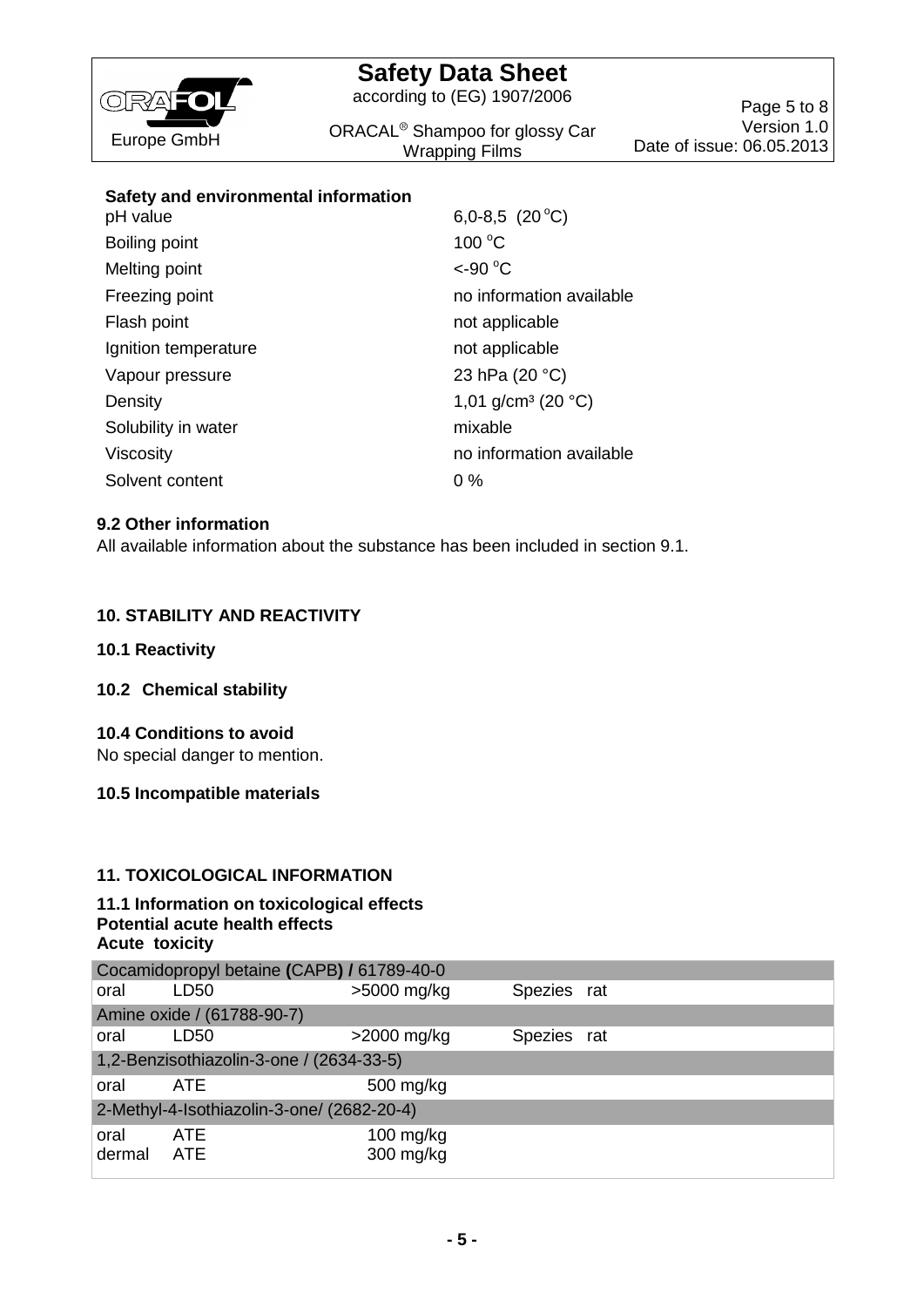

according to (EG) 1907/2006

ORACAL<sup>®</sup> Shampoo for glossy Car Wrapping Films

Page 6 to 8 Version 1.0 Date of issue: 06.05.2013

### **Eye contact**

Splash in the eyes could causes serious eye damage.

### **Skin contact**

Moderately Irritating to skin.

# **12. ECOLOGICAL INFORMATION**

**12.1 Toxicity**

| 2-Propanol; Isopropylalkohol; Isopropanol     |      |                                              |
|-----------------------------------------------|------|----------------------------------------------|
| <b>Acute Toxicity - Fish</b>                  |      | LC50: 5,2 mg/l (96h) Species: Leuciscus idus |
| <b>Acute Toxicity - Microorganisms</b>        |      | ERC50: 24 mg/l (96h)                         |
| <b>Acute Toxicity - Aquatic Invertebrates</b> | EC50 | 17,3 mg/l (48h) Spezies: Daphnia magna       |
|                                               |      |                                              |

| Amine oxide / (61788-90-7)                    |      |                           |                                                |
|-----------------------------------------------|------|---------------------------|------------------------------------------------|
| <b>Acute Toxicity - Fish</b>                  |      |                           | LC50: 12,6 mg/l (96h) Species: Salmo gairdneri |
| <b>Acute Toxicity - Microorganisms</b>        |      | ERC50: 0,1-1,0 mg/l (96h) |                                                |
| <b>Acute Toxicity - Aquatic Invertebrates</b> | EC50 | 2.9                       | mg/l (48h) Spezies: Daphnia magna              |

### **12.2 Persistence and degradability**

Tenside in mixture a biodegradabillity according the regulation No. (EC)648/2004

### **12.3 Bio accumulative potential**

No accumulation in organism.

#### **Further Particulars**

Discharge low concentration to abiological clarification plant no disfunction to the activated sludge ist o be expected. Chemical oxygen demand (COD) 180 mg  $O<sub>2</sub>/g$  Product.

### **13. DISPOSAL CONSIDERATIONS**

#### **13.1 Waste treatment methods**

Product

Dispose of or incinerate in accordance with corresponding regulations. Code of waste pursuant to European Council Directive on waste: **200130** MUNICIPAL WASTES (HOUSEHOLD WASTE AND SIMILAR COMMERCIAL, INDUSTRIAL AND INSTITUTIONAL WASTES) INCLUDING SEPARATELY COLLECTED FRACTIONS **(**detergents other than those mentioned in 20 01 29)

### Uncleaned packagings:

Code of waste pursuant to European Council Directive on waste: **150102** packaging (including separately collected municipal packaging, plasticpac kaging.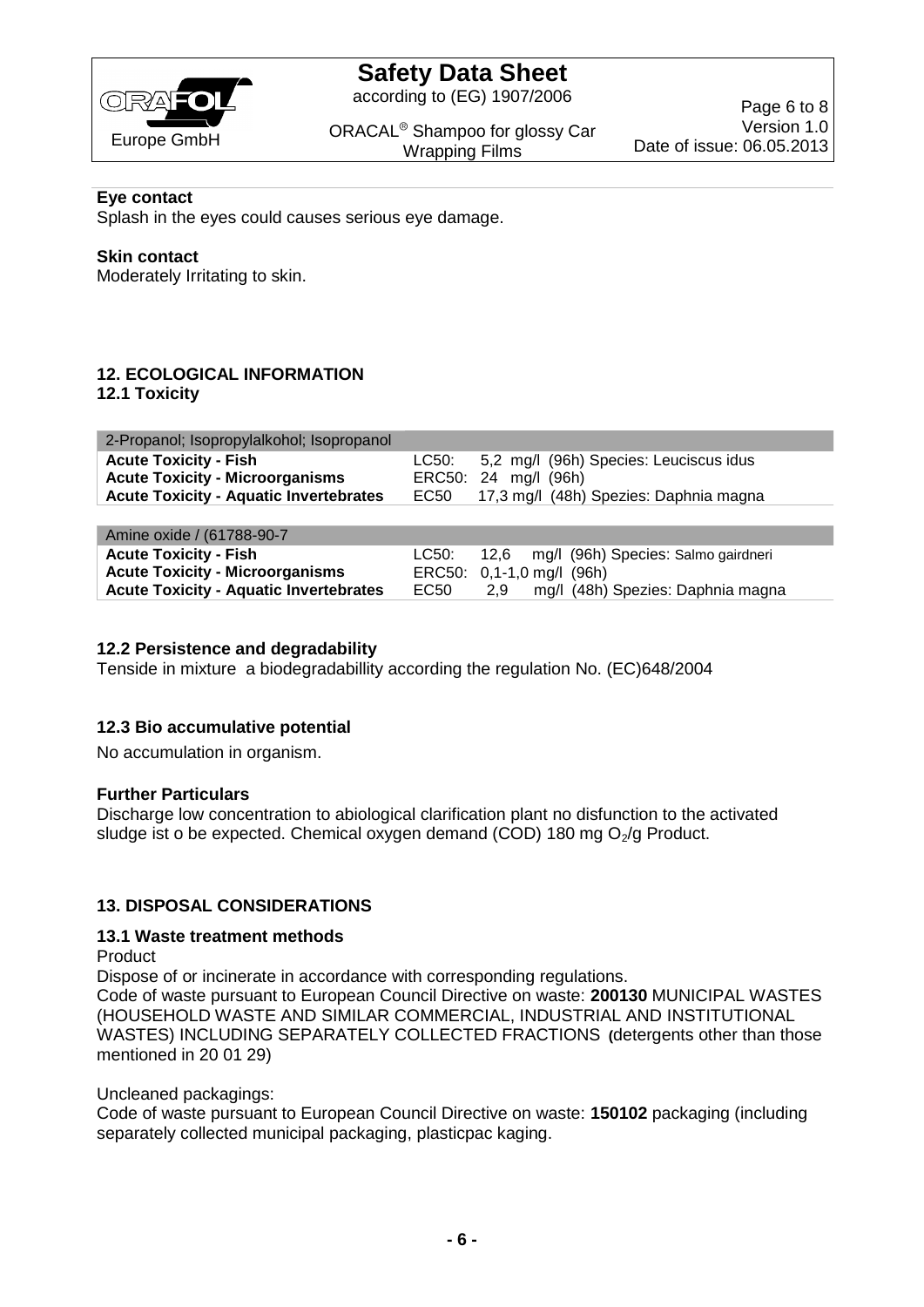

according to (EG) 1907/2006

ORACAL<sup>®</sup> Shampoo for glossy Car Wrapping Films

## **14. TRANSPORT INFORMATION**

**14.1. UN number**

| 14.2. UN proper shipping name | not classified as a dangerous product in respect to |
|-------------------------------|-----------------------------------------------------|
| <b>ADR/RID/ADN</b>            | transportation regulations.                         |
| 14.2. UN proper shipping name | not classified as a dangerous product in respect to |
| <b>IMDG</b>                   | transportation regulations.                         |
| 14.2. UN proper shipping name | not classified as a dangerous product in respect to |
| <b>ICAO</b>                   | transportation regulations.                         |

## **15. REGULATORY INFORMATION**

### **15.1 Safety, health and environmental regulations/legislation specific for the substance or mixture**

National and local regulations must be observed.

### **Labelling in accordance with EC directives**

The product is classified and labeled in accordance with EC directives / Ordinance on Hazardous Materials (GefStoffV)

Information to VOC-Directive: Volatile organic compound (VOC) in weight %: 0

### **National regulations (Germany)**

Water Hazard Class: WGK 2 hazardous for water (according VwVwS)

### **15.2 Chemical Safety Assessment**

No information available

### **16. OTHER INFORMATION**

# **Full text of the products listed in Chapters 2 and 3 R-Phrases**

R22 **Harmful if swallowed**<br>R24/25 **Harmful if swallowed** Toxic in contact with skin and if swallowed